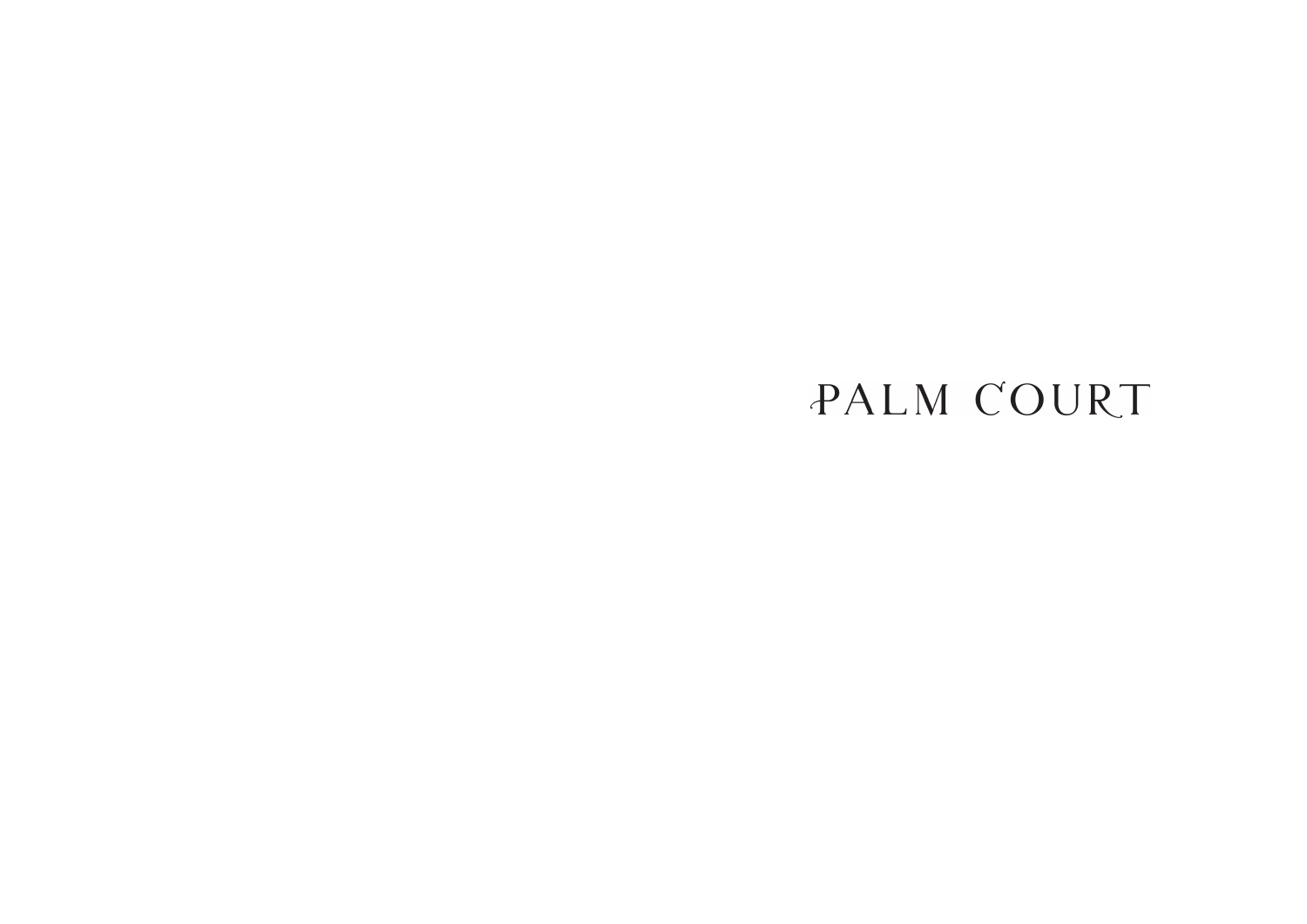The Langham Afternoon Tea with Wedgwood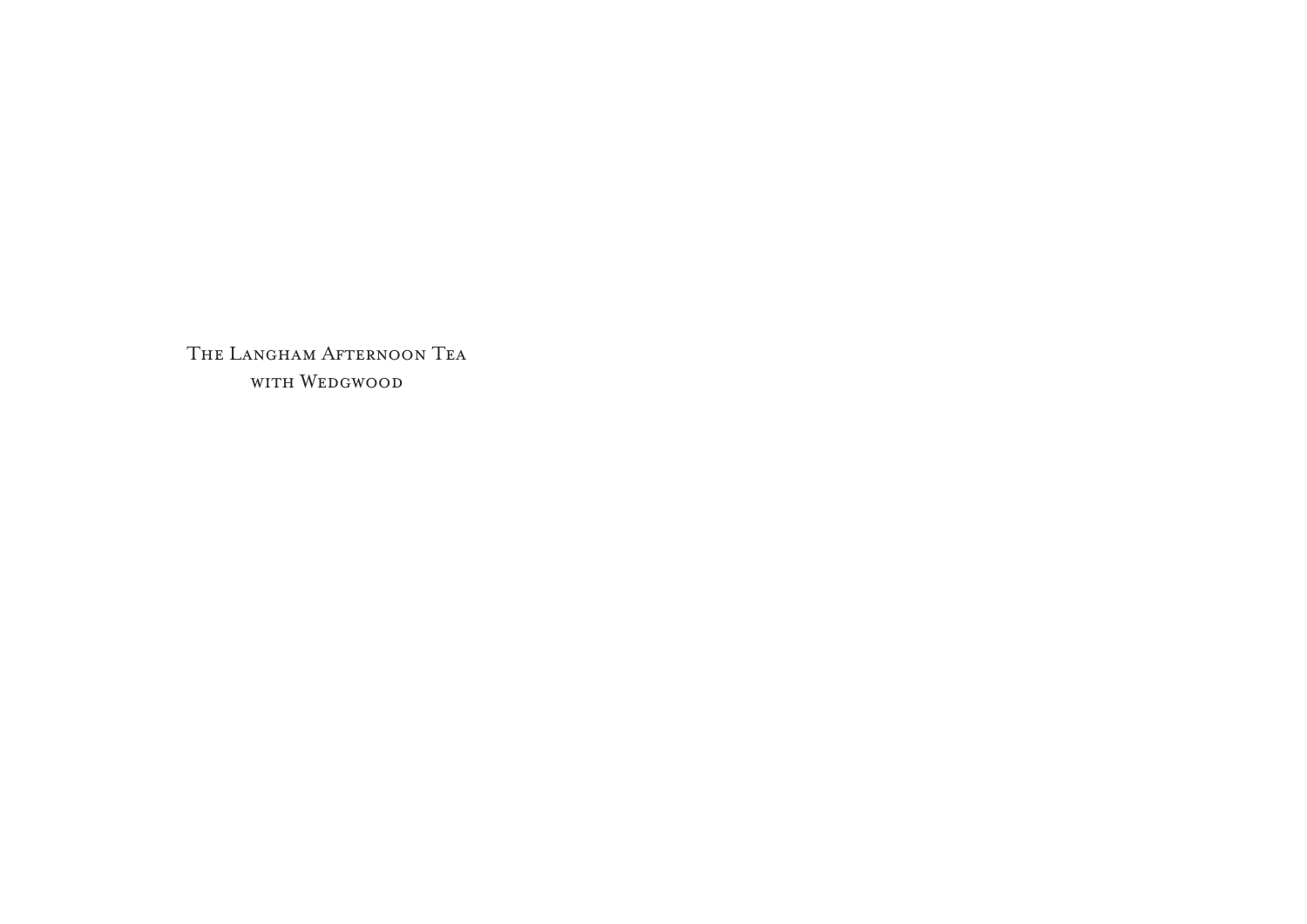# The History of the Afternoon Tea at The Langham

Dating back to 1865, English Afternoon Tea is credited to the Duchess of Bedford. The legend says that the first lady to enjoy 'afternoon tea' was Anna Maria, the 7th Duchess of Bedford who lived at Woburn Abbey in Bedfordshire and was lady-in-waiting to Queen Victoria.

The Duchess of Bedford is said to have experienced a 'sinking feeling' in the middle of the afternoon one day and asked her footman to deliver all the tea making equipment with some bread and butter to her private room. She found this new meal so satisfying and enjoyable that she soon started inviting her special friends to join her for 'afternoon tea'.

Even when she went to stay with her aristocratic friends in their manor houses, she took her own kettle and tea making items with her so that she could continue her afternoon parties when she was away from home. The simple platefuls of bread and butter that first accompanied afternoon tea developed into much more elaborate selections of sandwiches, scones, muns, cakes, biscuits, gâteaux and fruit desserts.

The centre piece of The Langham, London - the dazzling is famed as the place where the tradition of afternoon tea was born 150 years ago. An indulgence that lives on today and the heart of enchanting hospitality.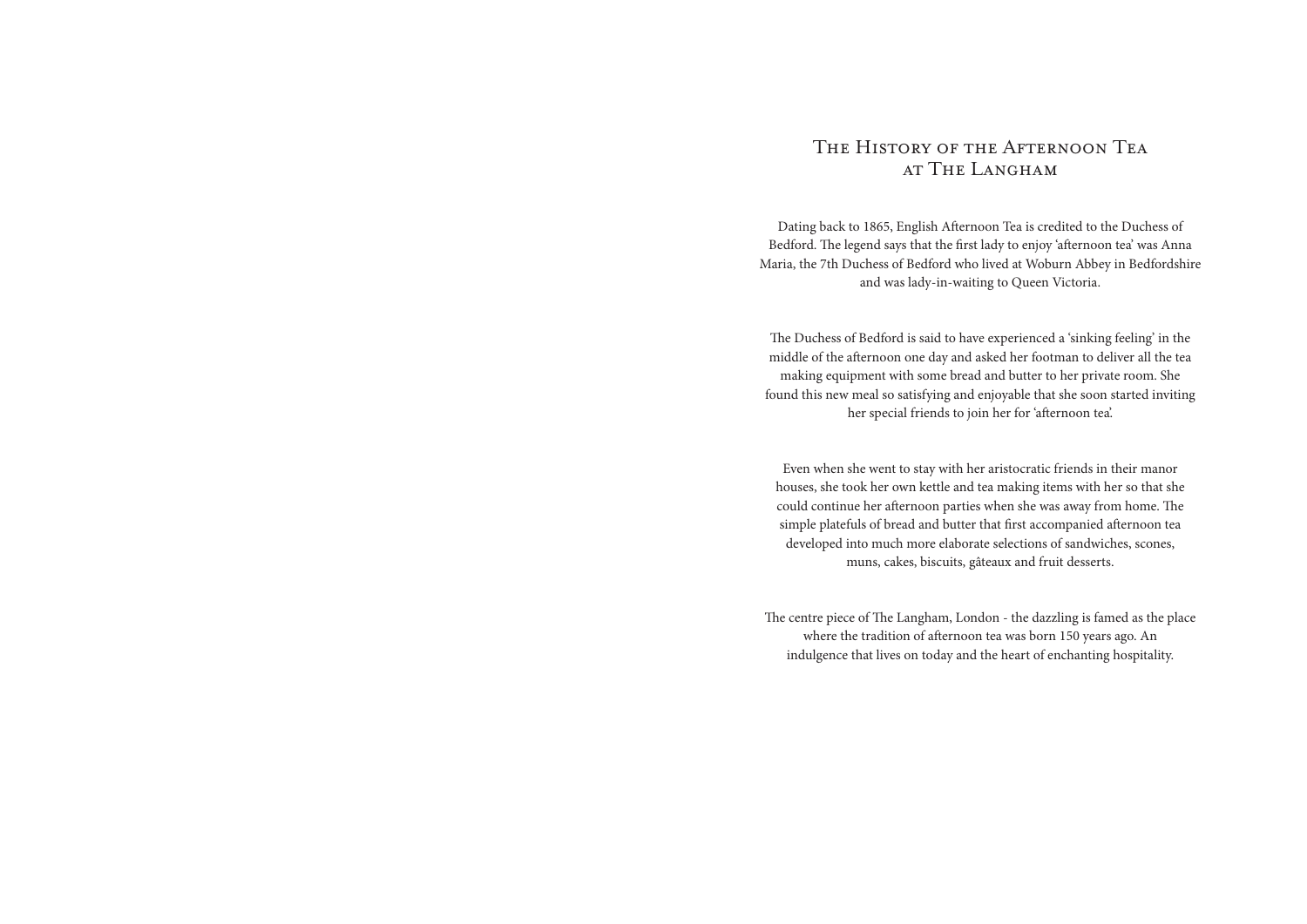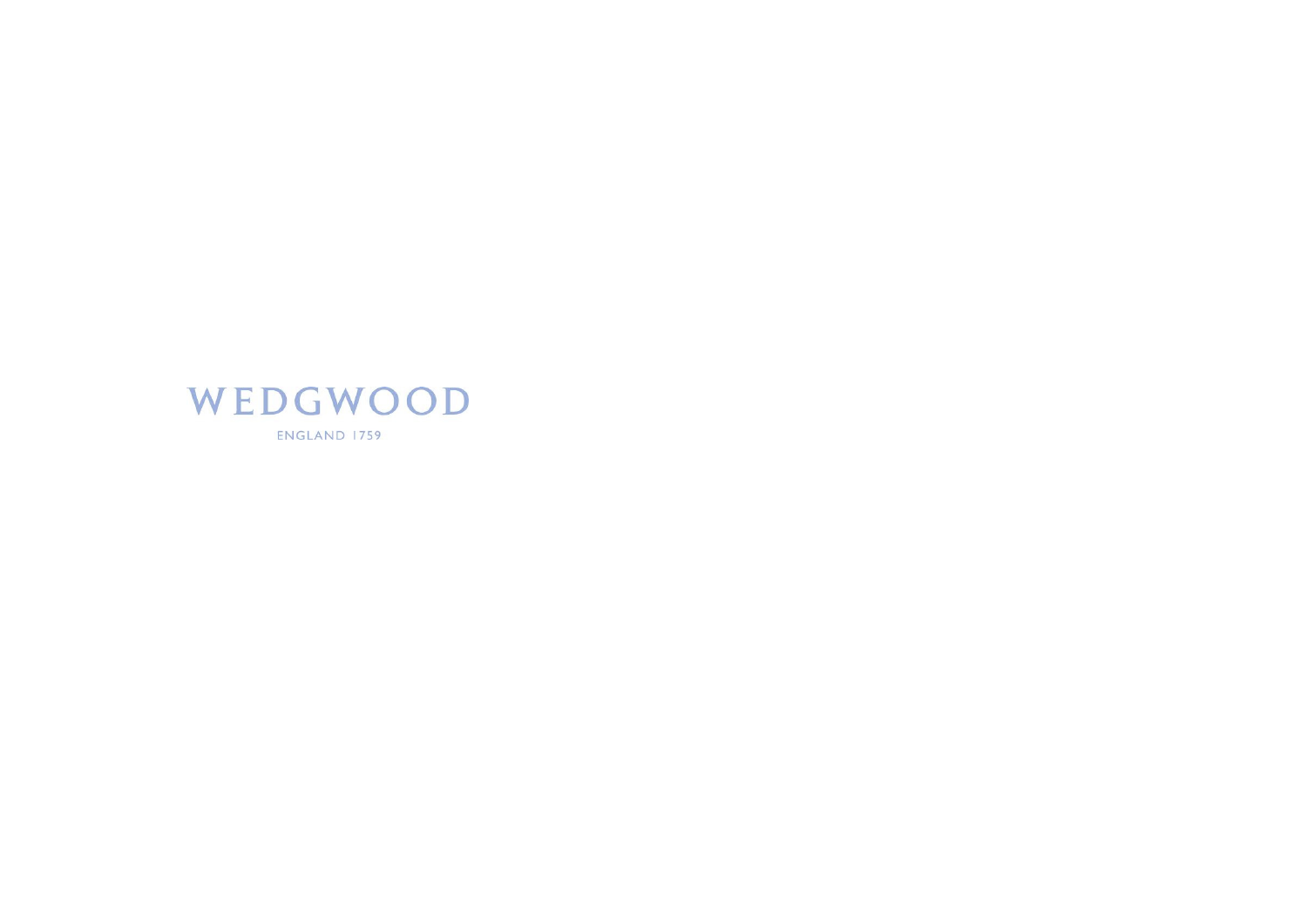# WEDGWOOD

Founded in 1759 by Josiah Wedgwood, Father of the English Potters, Wedgwood designs and delivers premium, dynamic and distinctively English home and lifestyle products that delight today's discerning and aspirational consumer. For 250 years the Company has upheld its reputation for the quality, craftsmanship and exquisite design of its tableware, giftware and tea ware and its products have been the choice of many of the world's prominent households. They also hold the prestigious Royal Warrant as supplier of Giftware and Tableware to Her Majesty the Queen.

Wedgwood and tea are intrinsically linked, starting with the use of Wedgwood tea ware by Queen Charlotte of England in the mid 18th century. This tea ware having been specically designed for the drinking of tea which had become popular among the royal households of Europe. The trend of tea drinking spread to the Aristocrats and Upper Classes of England and the Duke and Duchess of Bedford became collectors of Josiah Wedgwood's teaware. In the mid 19th century the Duchess of Bedford starts the Afternoon Tea craze.

The Wedgwood Tea Collection has been selected with integrity and care by the Wedgwood Master of Tea and harvested at precisely the right moment to capture the unique natural aromas and flavours of each individual tea garden.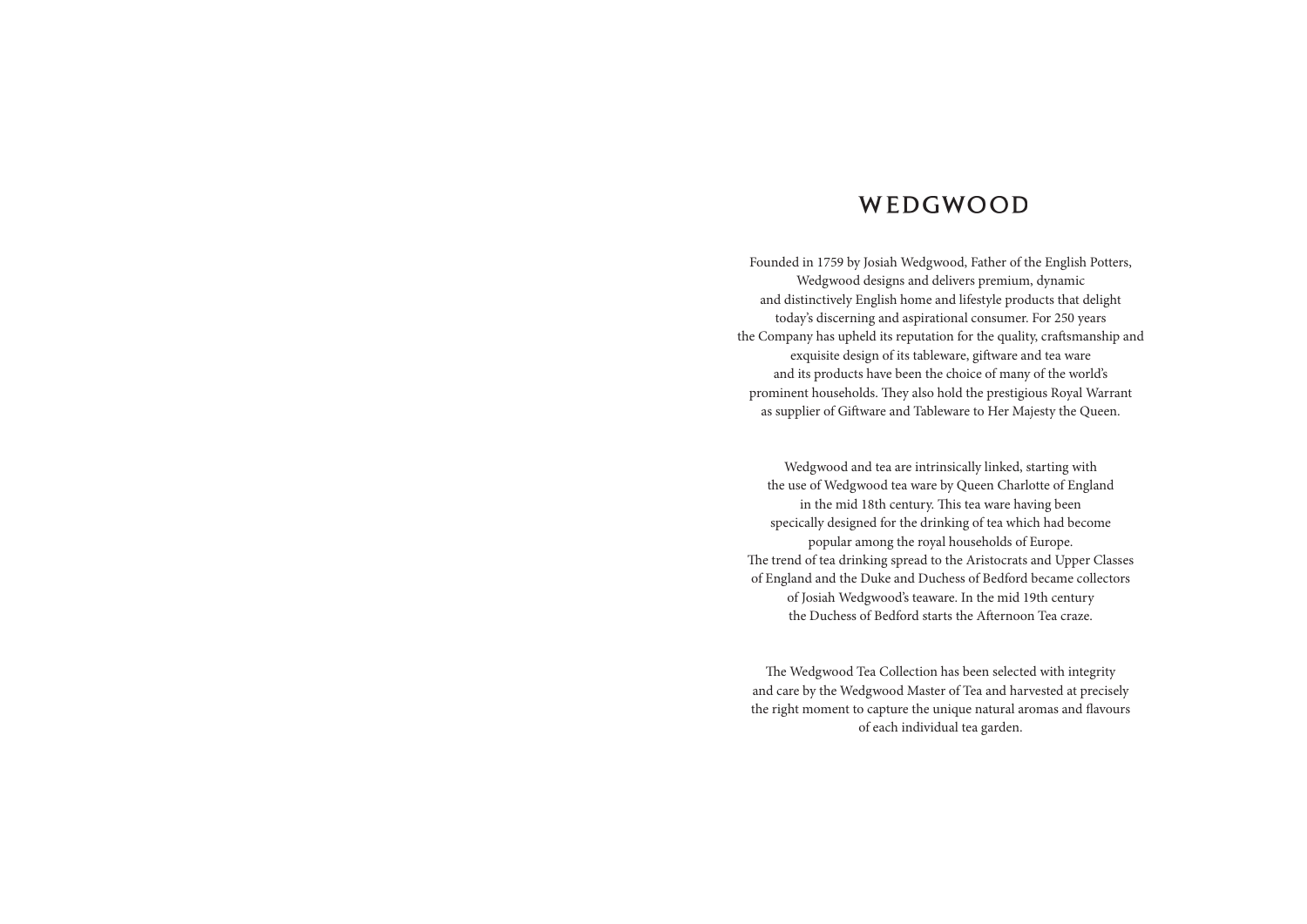Choose from our range of teas with the assistance of our tea sommelier

Amuse bouche

• Red pepper brûlée with pine nuts

## Finger sandwiches including

- • London cured smoked salmon with whipped brie and rocket
- Corn-fed chicken with tarragon mustard and plum tomato
- Burford brown free-range egg and mustard cress
- Smoked mountain ham with Comté cheese and white truffle oil
- • Cucumber with cream cheese and chives

Warm selection of scones from our Palm Court bakery with Devonshire clotted cream and strawberry preserve

Selection of exquisite pastries inspired by Wedgwood collections

- • Wedgwood Tea Cup, White chocolate mousse, tropical jelly and dark chocolate sable
- White Cameo on Blue, Strawberry and white balsamic Victoria sponge
- Daisy Teapot, Cinnamon shortbread cookie
- Hathaway Rose Motif, English Rose and lychee log
- • Kouglof, 64% chocolate, raspberry and lightly roasted pistachio financier

All prices are inclusive VAT. A discretionary 12.5% service charge will be added to your bill. A minimum charge of £47.00 per person will be applied on a Friday, Saturday and Sunday between 13.00 and 19.00 hrs.If you are allergic to any food product, please advice a member of the service team.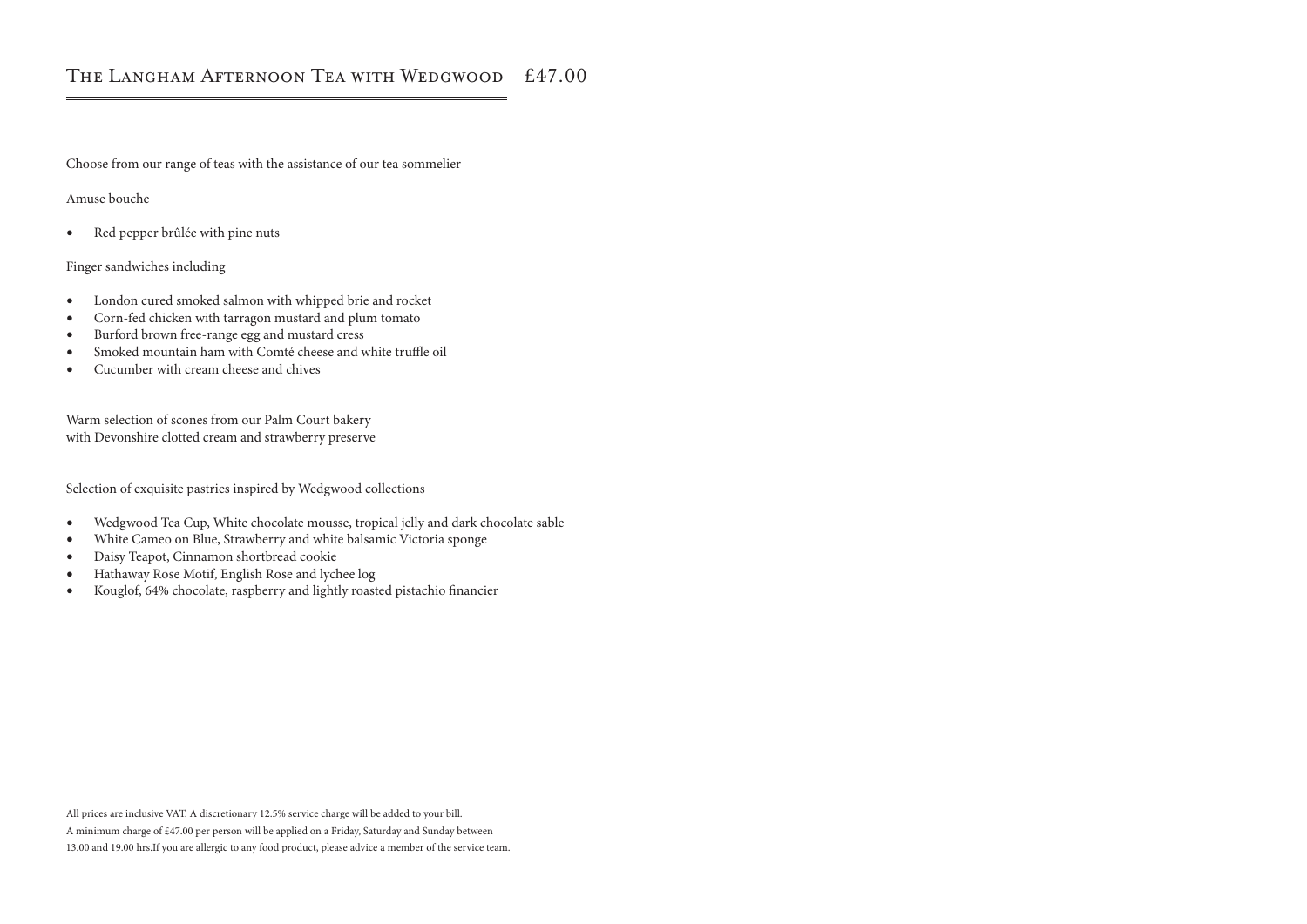# The Langham Champagne Afternoon Tea WITH WEDGWOOD

| The Langham Afternoon Tea with Wedgwood<br>accompanied by a glass of NV Laurent - Perrier Brut      | £57.00 |
|-----------------------------------------------------------------------------------------------------|--------|
| The Langham Afternoon Tea with Wedgwood<br>accompanied by a glass of NV Laurent - Perrier Rose      | £62.00 |
| The Langham Afternoon Tea with Wedgwood<br>accompanied by a glass of Laurent - Perrier Grand Siècle | £75.00 |



All prices are inclusive VAT. A discretionary 12.5% service charge will be added to your bill. A minimum charge of £47.00 per person will be applied on a Friday, Saturday and Sunday between 13.00 and 19.00 hrs.If you are allergic to any food product, please advice a member of the service team.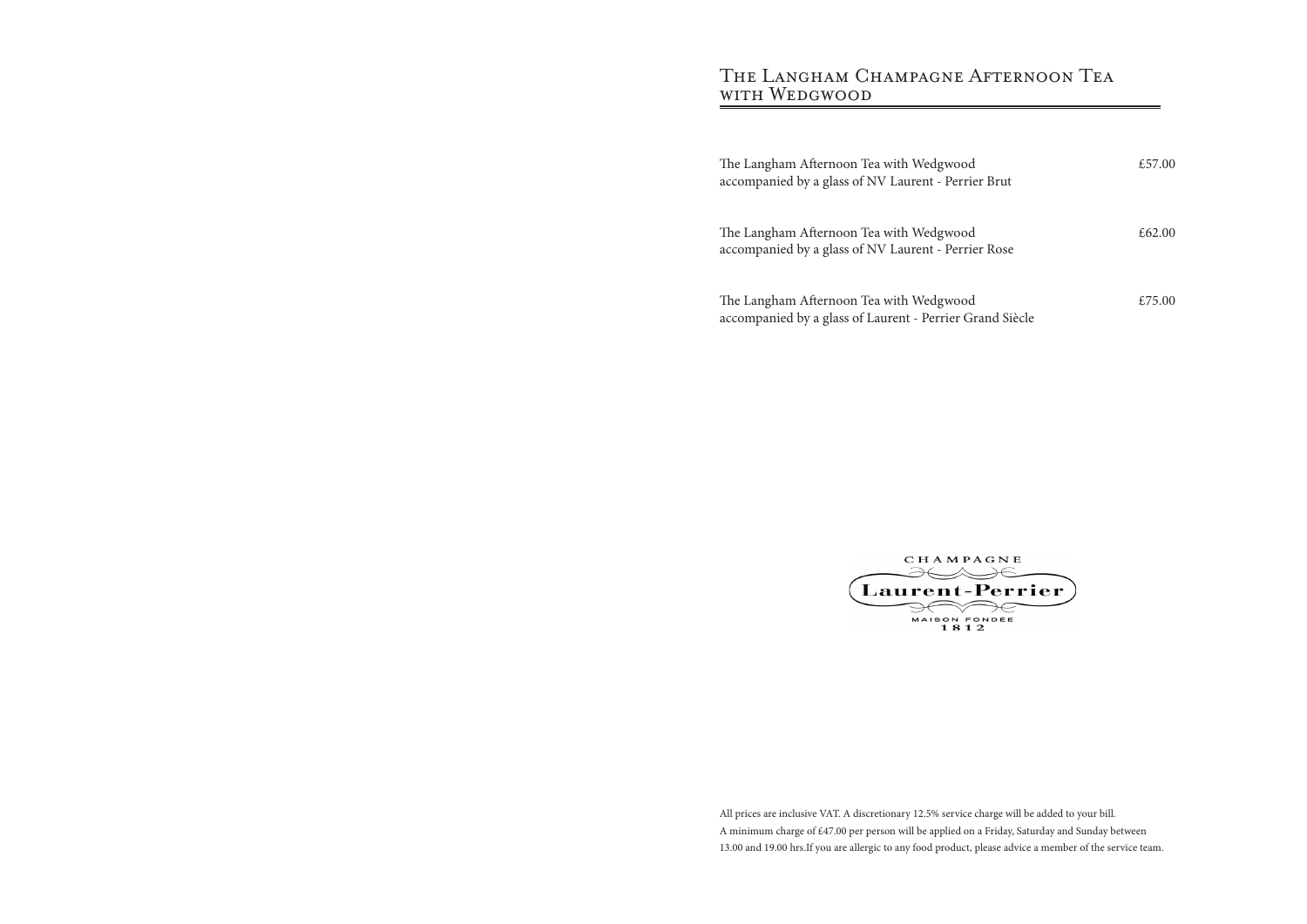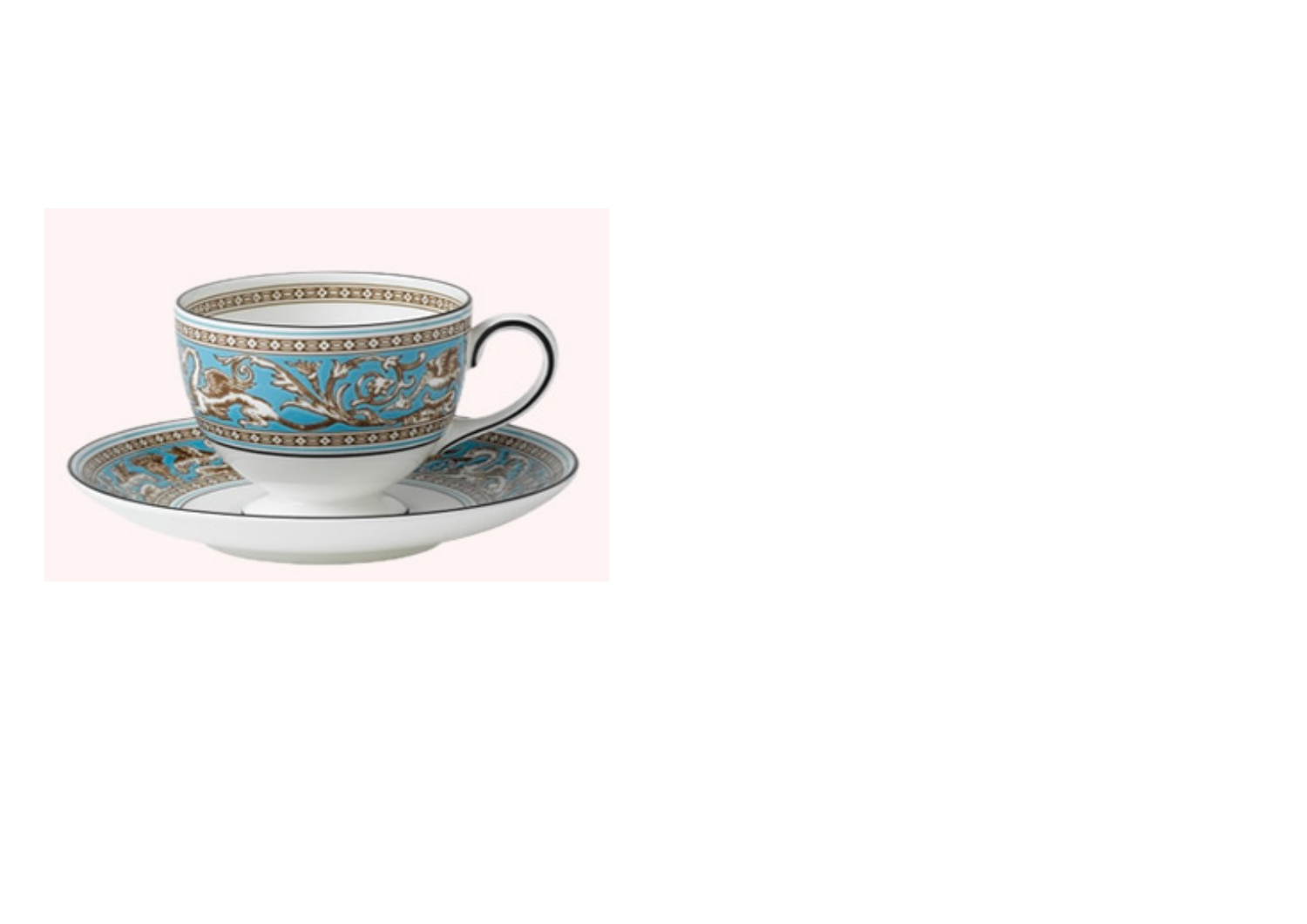TEA SELECTIONS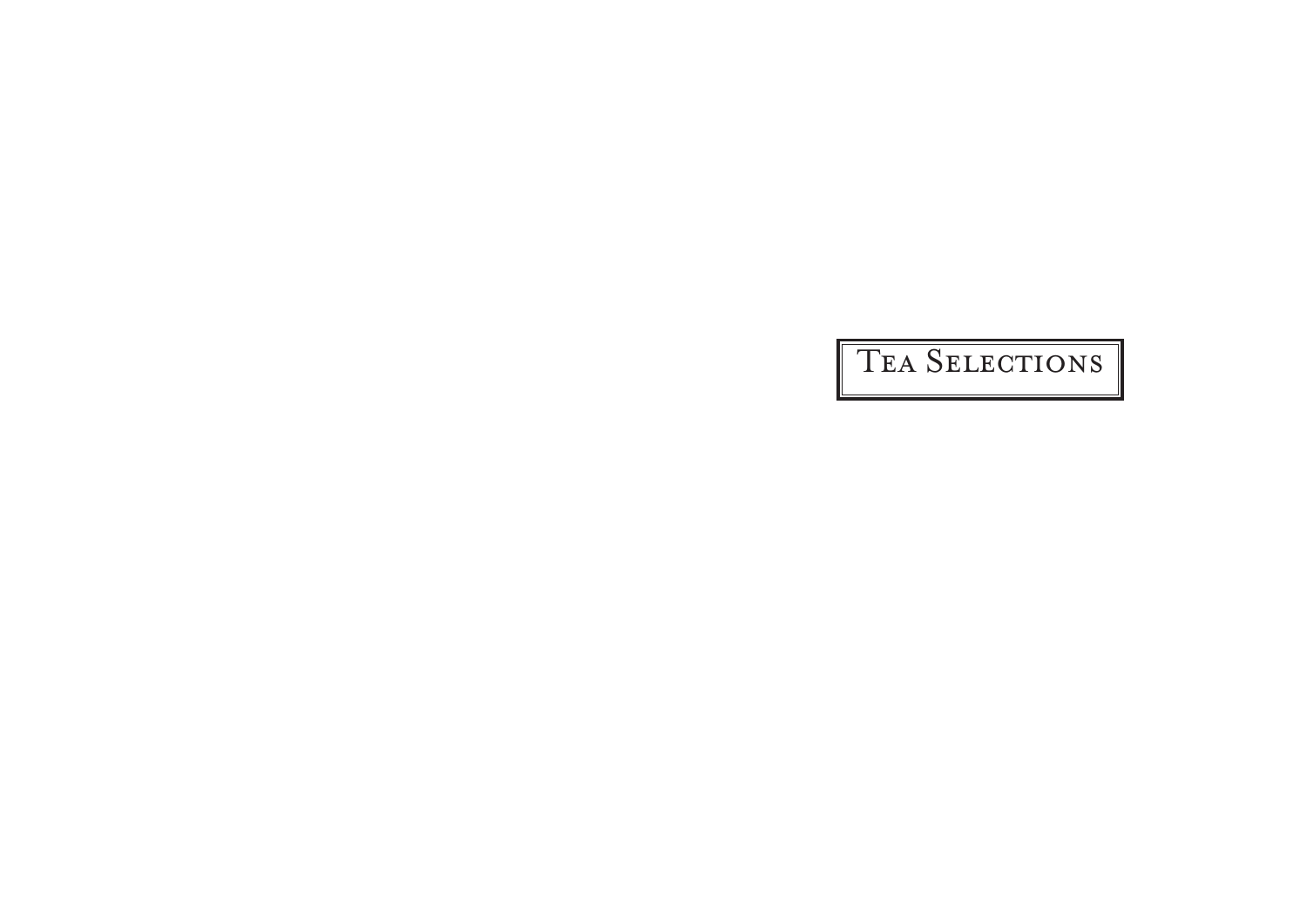# langham Blends

### **Created by Alex Probyn, Master of Tea.**

**After years as a master tea taster, blending for one of the world's leading brands, Alex Probyn began to blend individual teas and herbal infusions for his friends and family based on their personalaties. His creations became world famous. He sources his teas from the very finest estates in the world.**

## THE LANGHAM BLEND

A sophisticated blend of Second Flush Indian Assam for a malty flavour, First Flush Indian Darjeeling; the 'champagne' of teas with delicate muscatel charm and Uva season High Grown Sri Lankan for a light, citrus character.

## PALM COURT EXOTIC BLEND

A truly unique blend of finest quality Chinese white tea, Hibiscus flowers, Rosehip and pink Rose petals; provides a light, zesty and perfumed twist on the more classic character of white tea.

## Silk Road Blend

Finest Chinese Silver Needle white tea that has been dried with aromatic Jasmine flowers, combined with delicate pink whole Iranian rosebuds. A delicate and fragrant blend.

The Langham, London – Children's Blend Specially sourced blend of dried rooibos, flowers and rhubarb creates this exclusive herbal infusion. It has a fragrant and clear taste and is a delicious caffeine-free beverage.

English Flower Blend A herbal infusion of unique British flowers comprising chamomile, rose petals, elderflower and lavender crafting a heavenly aromatic blend.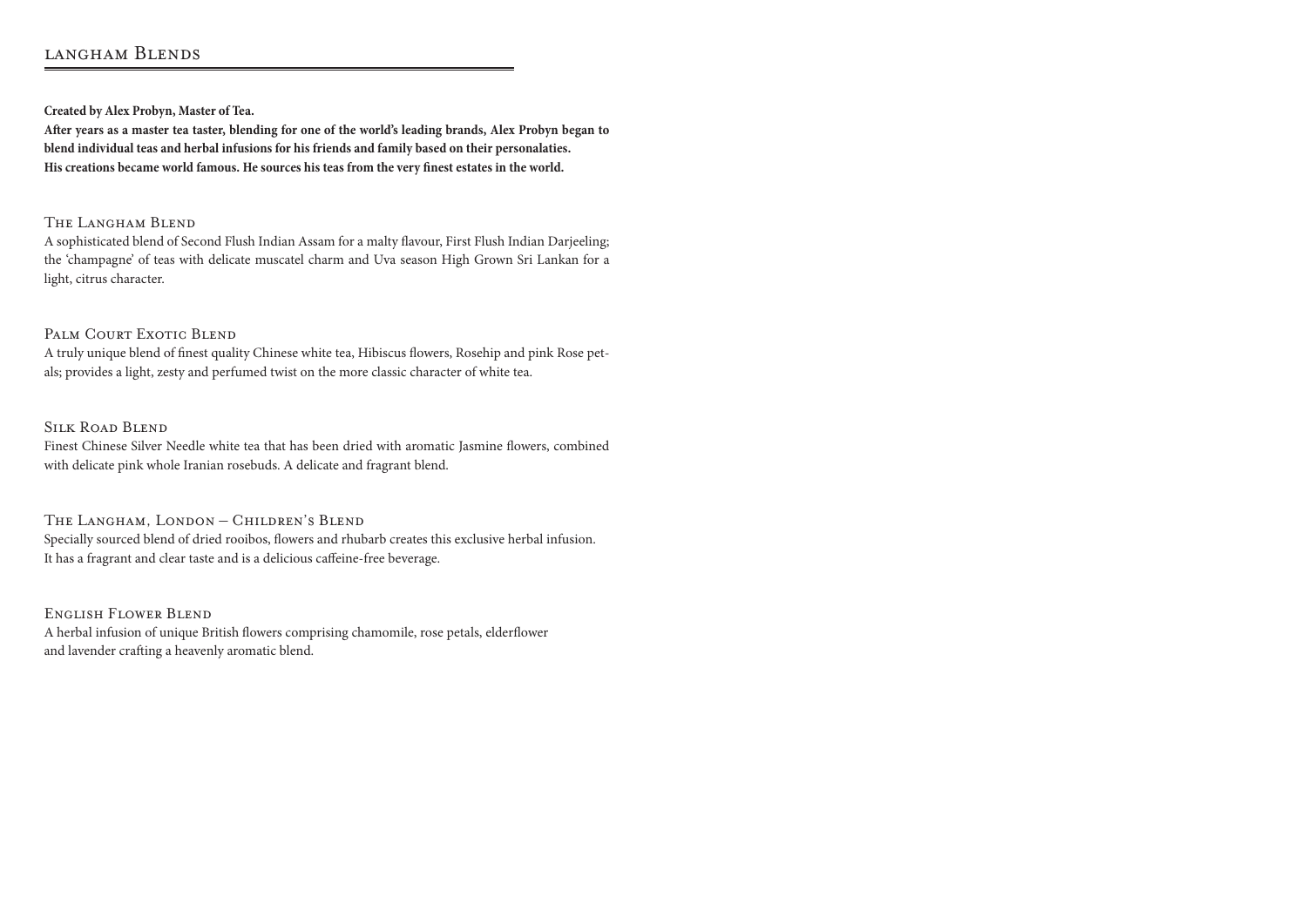# WEDGWOOD TEAS

**Wedgwood teas are about lifestyle and offer something for everyone. From favourite, traditional teas to rare and exclusive teas that have been lovingly sourced from ancient tea gardens by Wedgwood's Master of Tea.**

# Classic Teas

Wedgwood Original Strong, mouth-filling and powerful with hints of malty sweetness and caramelised sugar.

English Breakfast This blend brings together the smooth sweet maltiness of Assam teas, the brisk golden character of Ceylon teas and the bold strength of Kenyan teas.

Pure Darjeeling Grown high in the foothills of the Himalayas, Darjeeling tea is delicate and light with a very slight hint of astringency.

Orange Pekoe A brisk, smooth, light blend with a bright liquor.

Pure Ceylon A distinctive aromatic tea with a refreshing full flavour.

Earl Grey A fragrant, light black tea blend scented with natural oil of Bergamot, a citrus fruit that is cultivated in Italy.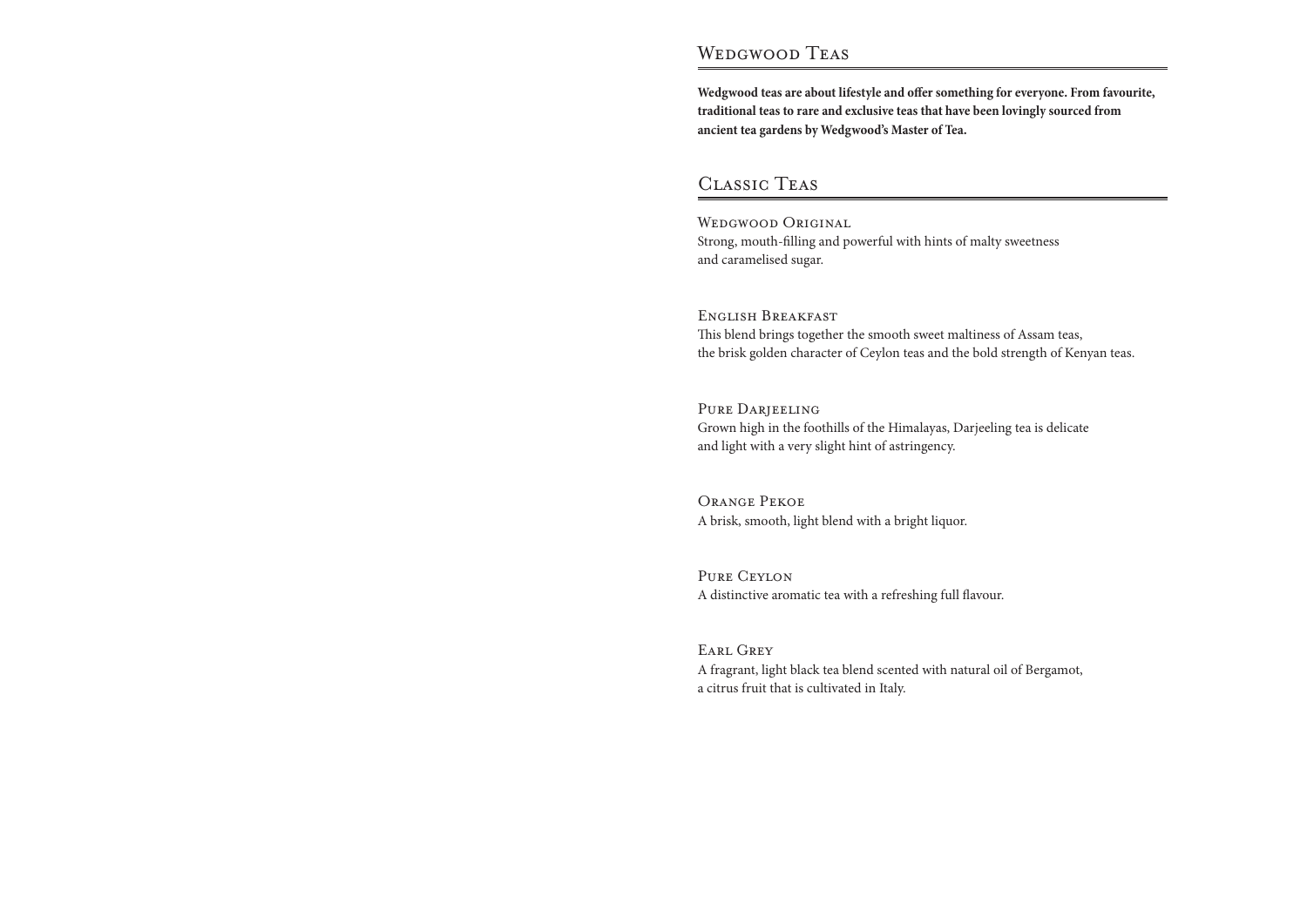# SPECIALITY TEAS

Ceylon Uva Bright and vibrant, mouth-filling, with hints of wintergreen.

Nilgiri Frost Notes of mountain grasses and intense fruitiness with hints of the sweetness of ripening barley.

Darjeeling First Flush Delicately floral with subtle hints of white fruits such as apple, pear, melon, etc; a balance of sweetness and light astringency.

Master Xu's Da Hong Pao suplement £20.00 This complex tea has a dark roasted character with subtle fruity apricot and peach notes.

# WHITE TEA

Snow Buds Light and delicate with gentle hints of fresh-cut grass.

# Green Teas

Chun Mee Clean, full-bodied and slightly astringent with a hint of toastiness.

YIN HAO LOTUS Downy silvery leaf flavoured with jasmine blossoms to give exotic, delicate, refined jasmine notes.

Moroccan Mint Full flavoured gunpowder green tea with the refreshing tang of dried mint.